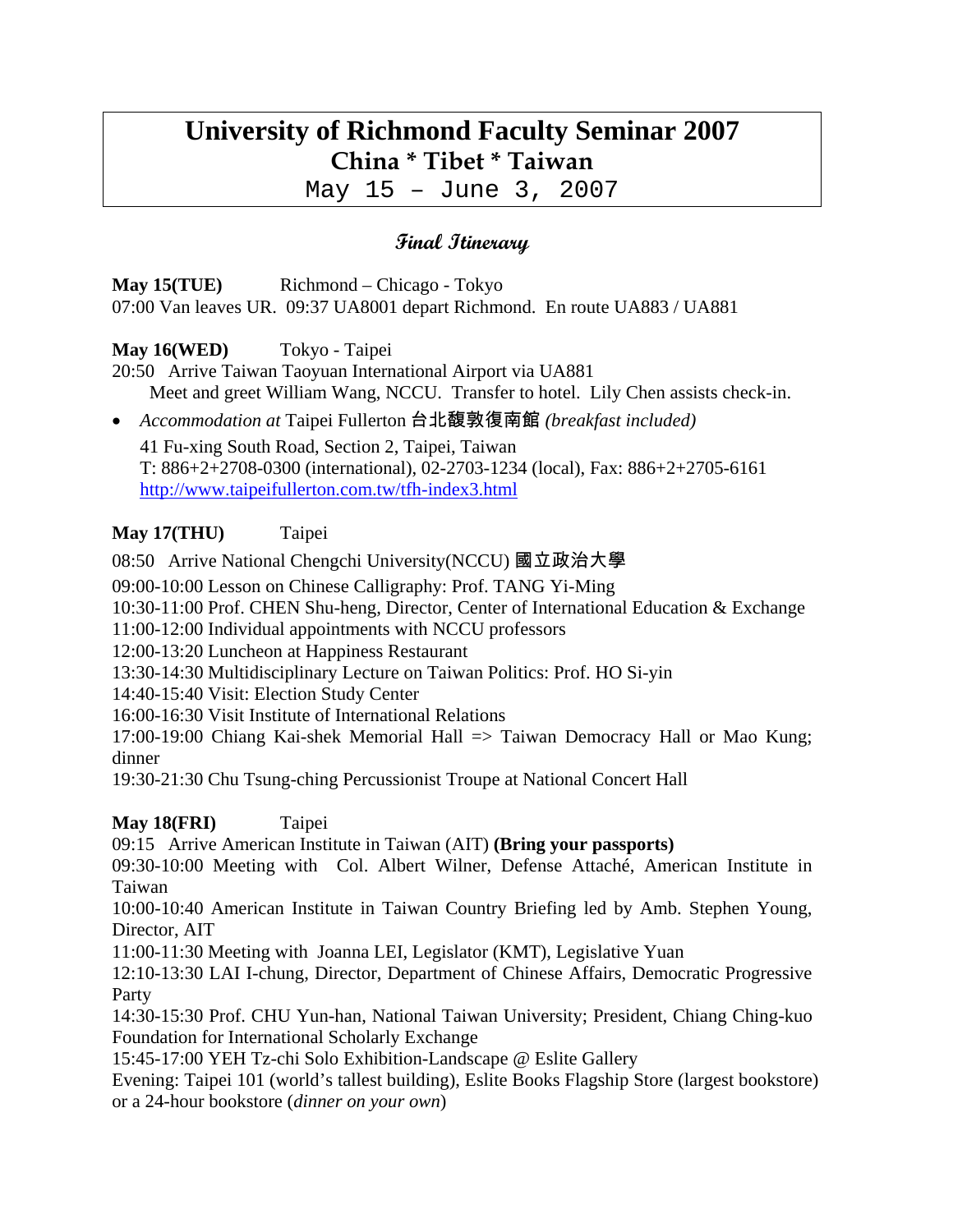#### **May 19(SAT)** Taipei

9:30~12:30 National Palace Museum 12:30~13:30 Lunch 13:30~17:00 Yingge Pottery Museum 18:00~22:00 Long Shan Temple and Night Market (*dinner on your own*)

## **May 20(SUN)** Taipei – Hong Kong -- Beijing

07:30 Breakfast with Ma Ying-jeou, KMT presidential nominee 11:00 Hotel check out. Transfer to airport. 14:25 TPE departure for HKG (via CI801) 21:30 Arrive Beijing via KA904. Upon arrival, greeted by CTS representative and transfer to hotel for check in. Enjoy a good rest to adjust to jet lag. • *Accommodations at 4 star downtown Jianguo Garden hotel* 

Beijing Jianguo Garden Hotel (北京好苑建国商务酒店 )

T: 86+10-65286666 Add: 19 Jianguomen Nei Da Jie, Beijing www.jianguogardenhotel.com

#### **May 21(MON)** Beijing

Begin the day with a buffet breakfast and a Welcome Orientation. Afterwards, visit Peking University Lecture: Prof. ZHU Feng, Peking University, "China's 'Peaceful Rise'" Afternoon visit to the Forbidden City, the abiding symbol of traditional China. Evening: Kung Fu Show @ Red Theatre Dinner at Ding Tai Fung Tea with Prof. Gerald McBeath, University of Alaska (B.L.D)

#### **May 22(TUE)** Beijing

Morning visit to Beijing Normal University

Meeting with Dr. HONG Chengwen, Director, Office of International Exchange and Cooperation

Lecture: XIAO Kai, Beijing Normal University, "China's Educational Situation"

Afternoon excursion to the famous Great Wall of China at Badaling.

Evening: Welcome dinner hosted by CAIFC Deputy Secretary-General Enly SUNG (B.L.D)

#### **May 23(WED)** Beijing

09:00-10:00 Tsinghua University School of Journalism

Meeting with Prof. Anbin Shi, assistant dean

11:00-12:00 Lecture: FANG Xiaoguang, Gallup China, "Changing Chinese Consumer"

14:00-15:00 U.S. Embassy briefing: Robert Griffiths, Deputy Minister Counselor for Political Affairs

16:00-17:00 Mr. WAN Yanhai, Director, Beijing Aizhi Institute of Health Education If time permits, explore Beijing's picturesque Houhai district. Many old courtyard homes are preserved and the narrow hutong alleys border the tree-lined lakes north of the Forbidden City. We tour the district by "pedicab" for a closer and more engaging perspective on traditional Chinese life.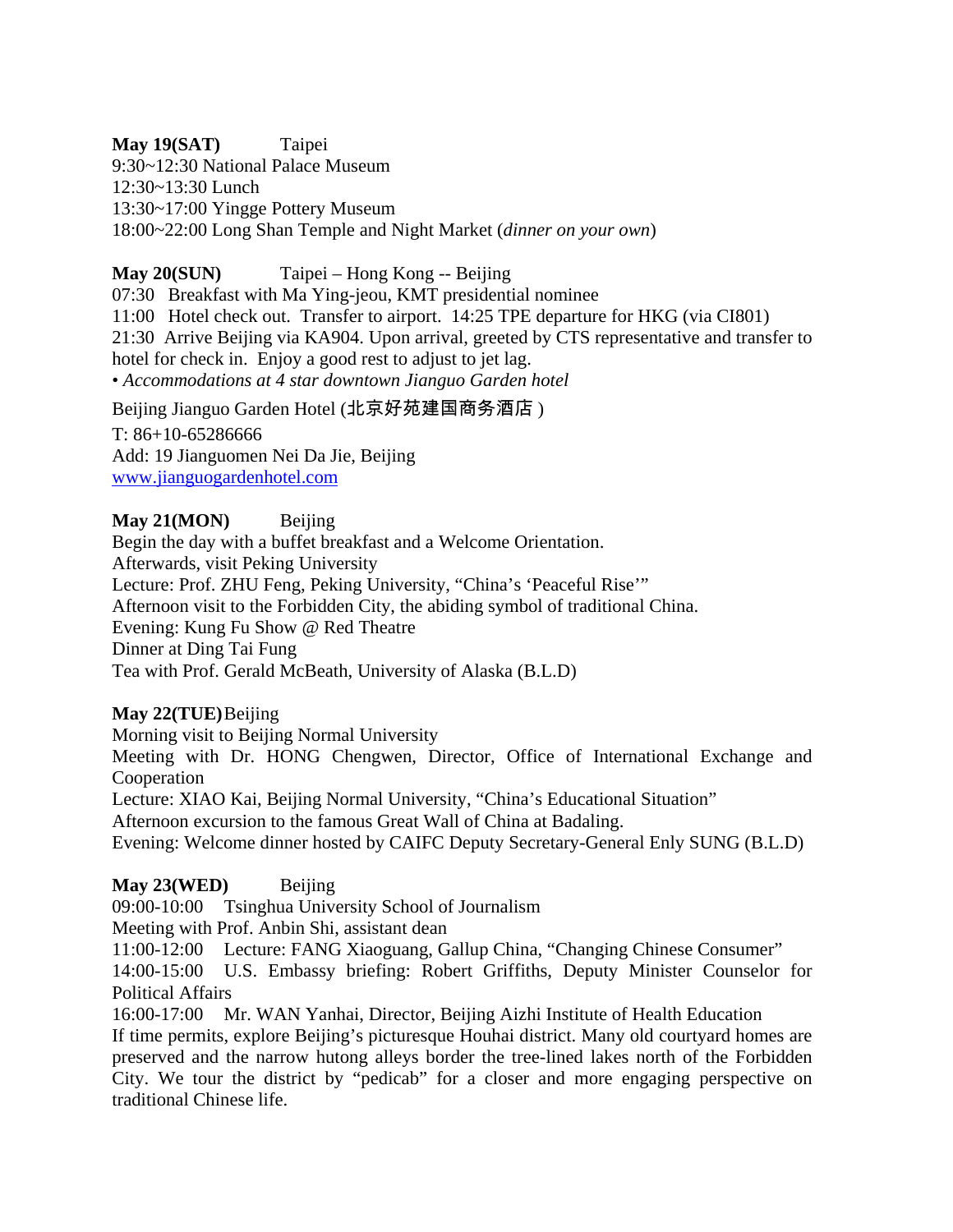Dinner is free tonight *on your own*. You may like to enjoy local dishes along one of the restaurants along the lake (B.L)

20:00-21:00 Meeting with Mr. YANG Rui, Anchor, *Dialogue*, CCTV-9; ZHUANG, Yongzhi, Producer, *News Focus*, CCTV-1; HU Jingcao, Producer, *News Probe*, CCTV-1

**May 24(THU)** Beijing Morning visit Temple of Heaven, and then to SiJiQing Commune. Afternoon visit to Summer Palace Dinner: Peking Duck Banquet. (B.L.D)

### **May 25(FRI)** Beijing/Lhasa

Morning air to Lhasa via CA4112 (0915/1505) with a stopover in Chengdu before arriving GongGa Airport in Tibet.

Upon arrival, meet our Tibetan guide, drive to Lhasa and transfer to hotel for a good rest to adjusting to the altitude. Tibetan dinner at hotel (B.L.D)

• *Accommodations at 5 star museum hotel Bramaputra Grand hotel* 

#### Bramaputra Grand hotel ( 拉萨雅鲁藏布大酒店 )

T: 86+891-6309999 www.tibethotel.cn

#### **May 26(SAT)** Lhasa

Visit a traditional Tibetan hospital and observe the treatment of patients with a combination of herbs and Tibetan Buddhist meditative techniques.

Sightseeing: the Potala Palace, once the seat of government and the winter residence of the Dalai Lama and today the abiding symbol of Tibetan Buddhism.

Short drive to Sera Monastery, one of the three great monasteries of the Gelupa sect and founded in 1416 by a disciple of Tsongkhapa. The great hall holds thousands of Tibetan sutras in cubicles along the wall, a fitting evocation of the devotion to learning of Tibetan Buddhism. (B.L.D)

#### **May 27(SUN)** Lhasa - Yamdrok Lake - Lhasa

Excursion to the Yamdrok Lake, the holy lake with picnic. On the way back to Lhasa, visit a Tibetan family. (B.L.D)

#### **May 28(MON)** Lhasa

Morning: Visit Jokhang Temple and take a short walk in the old town of Lhasa - Barhkor Street, the market place of old Lhasa and still amazingly evocative of old Tibet. The Barkhor is a religious circumambulation where hundreds of pilgrims daily make their ritual observances. It is also a thriving market, and Tibetan stone-block architecture forms the backdrop for the sale of prayer flags, prayer wheels, thanghak, sutras, jewelry, and Tibetan knoves.

#### Afternoon: Visit to Tibet University

Lecture: Thakpa Tseten, Ph.D, Professor of Buddhist Philosophy, "Buddhist Philosophy and Tibetan Culture" (B.L.D)

**May 29(TUE)** Lhasa - Kunming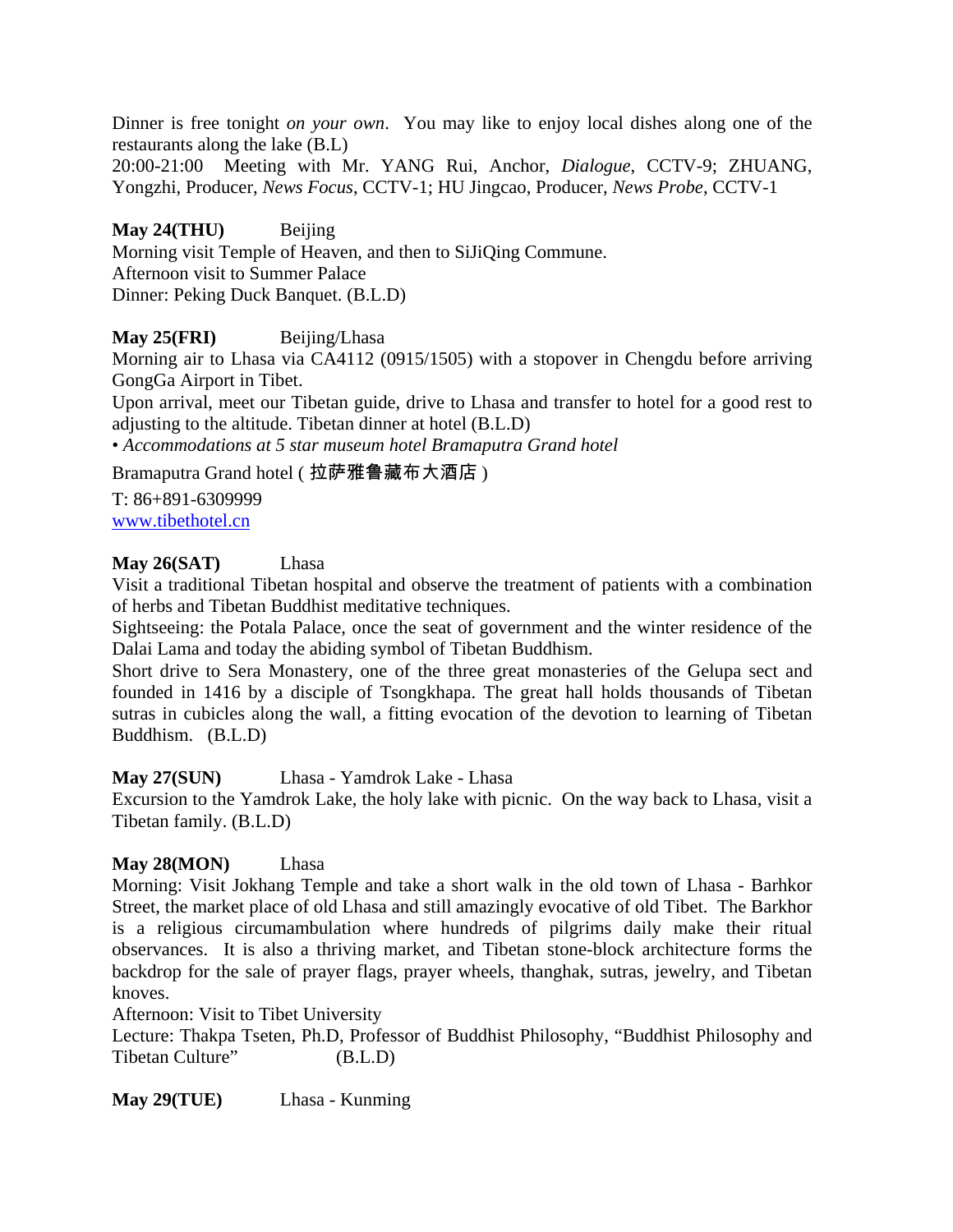Morning air to Kunming, with a stopover in Shangri-la, via MU5838(1120/1440), upon arrival, check in hotel

16:30 Visit School of International Training (SIT) Study Center @ Yunnan Normal University

Attending student presentation of independent study projects (ISPs)

Meeting with LU Yuan, Director, School of International Training

Dinner at ShiPing Huiguan (B,Linch aloft,D)

• *Accommodations at 4 star Jinjiang hotel* 

Kunming JinjiangHotel ( 昆明锦江饭店 ) www.jinjianghotels.com

TEL: 86+871-3138888

98 Beijing Road, Kunming 昆明市北京路 9 8 号

#### **May 30(WED)** Kunming

Excursion to Stone Forest, on the way, make a stop visit to the local minority nationality village

Dinner with Prof. Edward Freidman, University of Wisconsin (B.L.D)

**May 31(THU)** Kunming - Shanghai

After breakfast, visit YunNan University

Meeting with Prof. XIAO Xian, Vice President

Lecture: Prof. SHEN Haimei, "Minority Nationalities in China"

After lunch, fly to Shanghai via MU5815 (1555/1900) and transfer to our hotel. Night cruise on Huangpu River to observes the Bund and Pudong (B.L.D).

• *Accommodation at 4 star New Century Hotel* 

New Century Hotel ( 上海新元大酒店 ) www.newcenturyhotelsh.com

T: 86+021-36084999 Add: 1111 Li Yang Road

**JUN 1(FRI)** Shanghai

Morning: Visit Fudan University

10:00-11:00 SHEN Dingli, Director, Center for American Studies, Fudan University

11:00-12:00 CHEN Yinzhang, Director, Foreign Affairs Office, Fudan University

12:00-13:30 Lunch and campus tour

13:30-14:15 Meeting with Fudan professors

14:15-15:00 Meeting with Fudan undergraduate students

16:00-17:00 YANG, Jiemian, Vice President, Shanghai Institute of International Studies 18:30-20:30 Dinner at Three on the Bund and meeting with Paul LIU, Executive Director and CFO, Three on the Bund

**JUN 2(SAT)** Shanghai - Watertown – Shanghai 08:00 Colin Pine, NBA China, at our hotel Morning: Excursion to Zhu Jia Zui Watertown Afternoon: Xintiandi, City Planning Museum, Temple of City God and Jade Garden Coffee with Prof. WU Xinbo, Fudan University